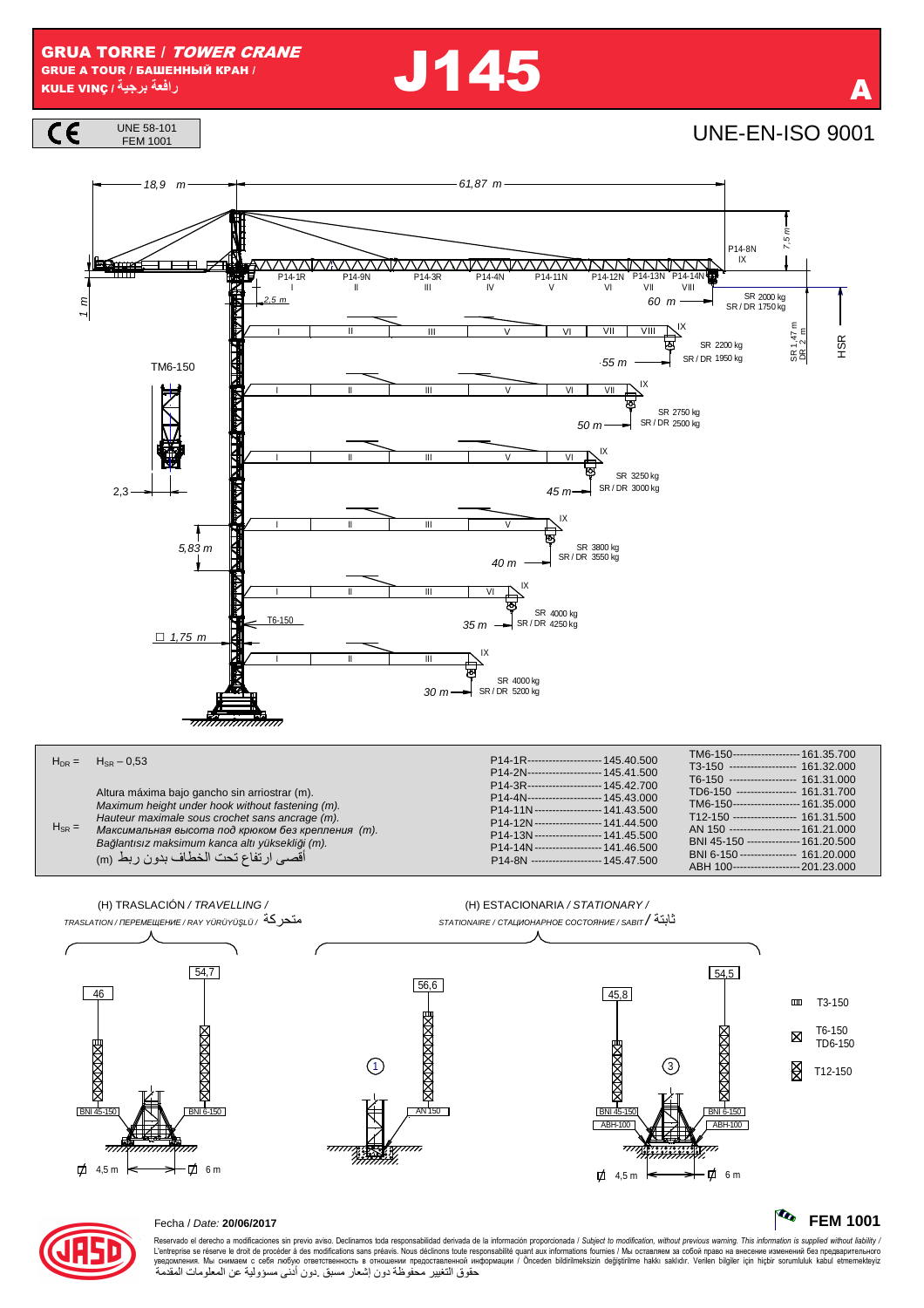|                 | $  \overline{ \textsf{CARGAS} } / \textsf{\textit{LOADS} } /$ снаrges / нагрузки / үüкler<br><b>J145.A</b> |                                                                                                                                      |      |      |      |      |      |      |  |  |
|-----------------|------------------------------------------------------------------------------------------------------------|--------------------------------------------------------------------------------------------------------------------------------------|------|------|------|------|------|------|--|--|
| فہم             | SR (kg)                                                                                                    | أقصى حمولة/ Cargas máximas / Maximum loads / Charges maximales / Максимальные нагрузки / Maksimum yük<br>SR-4.000 kg                 |      |      |      |      |      |      |  |  |
| $\Box$          | 4000 kg<br>$@$ (m)                                                                                         | Alcance del gancho [m] / Hook reach [m] / Portée du crochet (m) / Радиус действия крюка (m) / Kancanın yüksekliği (m)<br>مدى الخطاف/ |      |      |      |      |      |      |  |  |
| [m]             |                                                                                                            | 30                                                                                                                                   | 35   | 40   | 45   | 50   | 55   | 60   |  |  |
| 60 m            | 32,7 m                                                                                                     | 3980                                                                                                                                 | 3695 | 3175 | 2770 | 2445 | 2180 | 2000 |  |  |
| 55 m            | 32,76 m                                                                                                    | 4000                                                                                                                                 | 3715 | 3195 | 2790 | 2465 | 2200 |      |  |  |
| 50 <sub>m</sub> | 35,96 m                                                                                                    | 4000                                                                                                                                 | 4000 | 3550 | 3105 | 2750 |      |      |  |  |
| 45 m            | 37,42 m                                                                                                    | 4000                                                                                                                                 | 4000 | 3715 | 3250 |      |      |      |  |  |
| 40 m            | 38,20 m                                                                                                    | 4000                                                                                                                                 | 4000 | 3800 |      |      |      |      |  |  |
| 35 <sub>m</sub> | 35.0 m                                                                                                     | 4000                                                                                                                                 | 4000 |      |      |      |      |      |  |  |
| 30 <sub>m</sub> | 30.0 m                                                                                                     | 4000                                                                                                                                 |      |      |      |      |      |      |  |  |
|                 |                                                                                                            |                                                                                                                                      |      |      |      |      |      |      |  |  |

| لیہ / لالیا | SR / DR (kg)              | أقصى حمولة/ Cargas máximas / Maximum loads / Charges maximales / Максимальные нагрузки / Maksimum yük<br>SR/DR - 4000/8000kg |               |                      |                                                                                                                                      |      |      |      |      |      |  |  |
|-------------|---------------------------|------------------------------------------------------------------------------------------------------------------------------|---------------|----------------------|--------------------------------------------------------------------------------------------------------------------------------------|------|------|------|------|------|--|--|
| $\sqrt{2}$  | 4000 / 8000 kg            |                                                                                                                              |               |                      | Alcance del gancho [m] / Hook reach [m] / Portée du crochet (m) / Paðuyc действия крюка (m) / Kancanın yüksekliği (m)<br>مدى الخطاف/ |      |      |      |      |      |  |  |
| [m]         | $@$ (m)                   | 20                                                                                                                           | 25            | 30                   | 35                                                                                                                                   | 40   | 45   | 50   | 55   | 60   |  |  |
| 60 m        | 30,6/16,4                 | 4000<br>/6450                                                                                                                | 4000<br>/5030 | 4000<br>(4090)       | 3410                                                                                                                                 | 2905 | 2510 | 2200 | 1940 | 1750 |  |  |
| 55 m        | $30,62$ <sub>/16,42</sub> | 4000<br>/6460                                                                                                                | 4000<br>/5040 | 4000<br>$^{'}$ /4100 | 3420                                                                                                                                 | 2915 | 2520 | 2210 | 1950 |      |  |  |
| 50 m        | 33,78<br>$^{7}$ /18,12    | 4000<br>77190                                                                                                                | 4000<br>/5625 | 4000<br>/4580        | 3840                                                                                                                                 | 3280 | 2850 | 2500 |      |      |  |  |
| 45 m        | 35,27<br>/18,92           | 4000<br>/7530                                                                                                                | 4000<br>/5900 | 4000<br>4810         | 4000<br>/4035                                                                                                                        | 3450 | 3000 |      |      |      |  |  |
| 40 m        | 36,11<br>/19,36           | 4000<br>/7725                                                                                                                | 4000<br>/6055 | 4000<br>$^{'}$ /4940 | 4000<br>4145                                                                                                                         | 3550 |      |      |      |      |  |  |
| 35 m        | $35,0$ <sub>/19,78</sub>  | 4000<br>7905                                                                                                                 | 4000<br>/6200 | 4000<br>/5060        | 4000<br>/4250                                                                                                                        |      |      |      |      |      |  |  |
| 30 m        | $30,0$ <sub>/20,26</sub>  | 4000<br>/8000                                                                                                                | 4000<br>/6365 | 4000<br>/5200        |                                                                                                                                      |      |      |      |      |      |  |  |

| <b>CARACTERISTICAS DE MECANISMOS / MECHANISMS FEATURES / CARACTÉRISTIQUES DES</b><br><b>J145.A</b><br>الخصائص الآلية/ MÉCANISMES / ХАРАКТЕРИСТИКИ МЕХАНИЗМОВ / МЕКАNIZMALARIN ÖZELLİKLERİ |                                                                                                                                  |                                            |                                                                                                                                        |                             |                                                                                                                                                                                      |                              |                        |  |  |  |
|-------------------------------------------------------------------------------------------------------------------------------------------------------------------------------------------|----------------------------------------------------------------------------------------------------------------------------------|--------------------------------------------|----------------------------------------------------------------------------------------------------------------------------------------|-----------------------------|--------------------------------------------------------------------------------------------------------------------------------------------------------------------------------------|------------------------------|------------------------|--|--|--|
| *opcional<br>*optional<br>*en option                                                                                                                                                      |                                                                                                                                  | ⊗                                          |                                                                                                                                        |                             | s Si                                                                                                                                                                                 |                              |                        |  |  |  |
| *опция<br>*opsiyonel<br>اختياري∗                                                                                                                                                          | <b>EC3360VF</b><br>24,3 kW                                                                                                       | *EC4880<br>35,3 kW                         | *EC60100VF<br>44,1 kW                                                                                                                  | <b>TG2020VF</b><br>2x7,3 kW | <b>OG1508VF</b><br>2x5,5 kW                                                                                                                                                          | <b>TC465VF</b><br>3 kW       | TH1506<br><b>11 kW</b> |  |  |  |
| h.<br>- 0<br>m/min                                                                                                                                                                        | 4<br>4 t --- 030 m/min.<br>2 t --- 060 m/min.<br>3,5<br>t <sub>3</sub><br>2,5<br>$\overline{2}$<br>30<br>50<br>40<br>60<br>m/min | $\overline{2}$<br>4<br>4<br>80<br>10<br>40 | 4<br>4 t --- 050 m/min.<br>2 t --- 0100 m/min.<br>3,5<br>3<br>t<br>2,5<br>$\overline{2}$<br>60<br>70<br>80<br>90<br>50<br>100<br>m/min | 020<br>m/min                | 00.8<br>r/min<br>sl/min                                                                                                                                                              | 015<br>1532<br>3265<br>m/min | 1 $m/min$              |  |  |  |
| H<br>m/min                                                                                                                                                                                | ד 8<br>8 t --- 015 m/min.<br>4 t --- 030 m/min.<br>t6<br>5                                                                       | 8<br>8<br>$\overline{4}$<br>40<br>5<br>20  | 8<br>8 t --- 025 m/min.<br>4 t --- 050 m/min.<br>t6<br>5                                                                               | lg<br>400V<br>50Hz          | $P_{\text{TOTAL}}$ (EC3360VF+ OG1508VF + TC465VF) = 38,3 kW<br>$P_{\text{TOTAL}(EC4880+OG1508VF+TC465VF)} = 49,3 kW$<br>$P_{\text{TOTAL}}$ (EC60100VF+ OG1508VF + TC465VF) = 58,1 kW |                              |                        |  |  |  |
|                                                                                                                                                                                           | 20<br>25<br>15<br>30<br>m/min                                                                                                    |                                            | 30<br>35<br>45<br>25<br>40<br>50<br>m/min                                                                                              | 480V<br>60Hz                | EC4880                                                                                                                                                                               | kW +20%<br>$m/min + 20%$     |                        |  |  |  |
|                                                                                                                                                                                           | SR 322 m<br>$H \leq$<br>DR 161 m<br>Н                                                                                            | $H \leq$                                   | <b>SR</b><br>534 m<br><b>DR</b><br>267 m                                                                                               | i                           | /kg\                                                                                                                                                                                 |                              | ٠H                     |  |  |  |

## Fecha / Date: **20/06/2017 FEM 1001**



Reservado el derecho a modificaciones sin previo aviso. Declinamos toda responsabilidad derivada de la información proporcionada / Subjec*t to modification, without previous warning. This information is supplied without*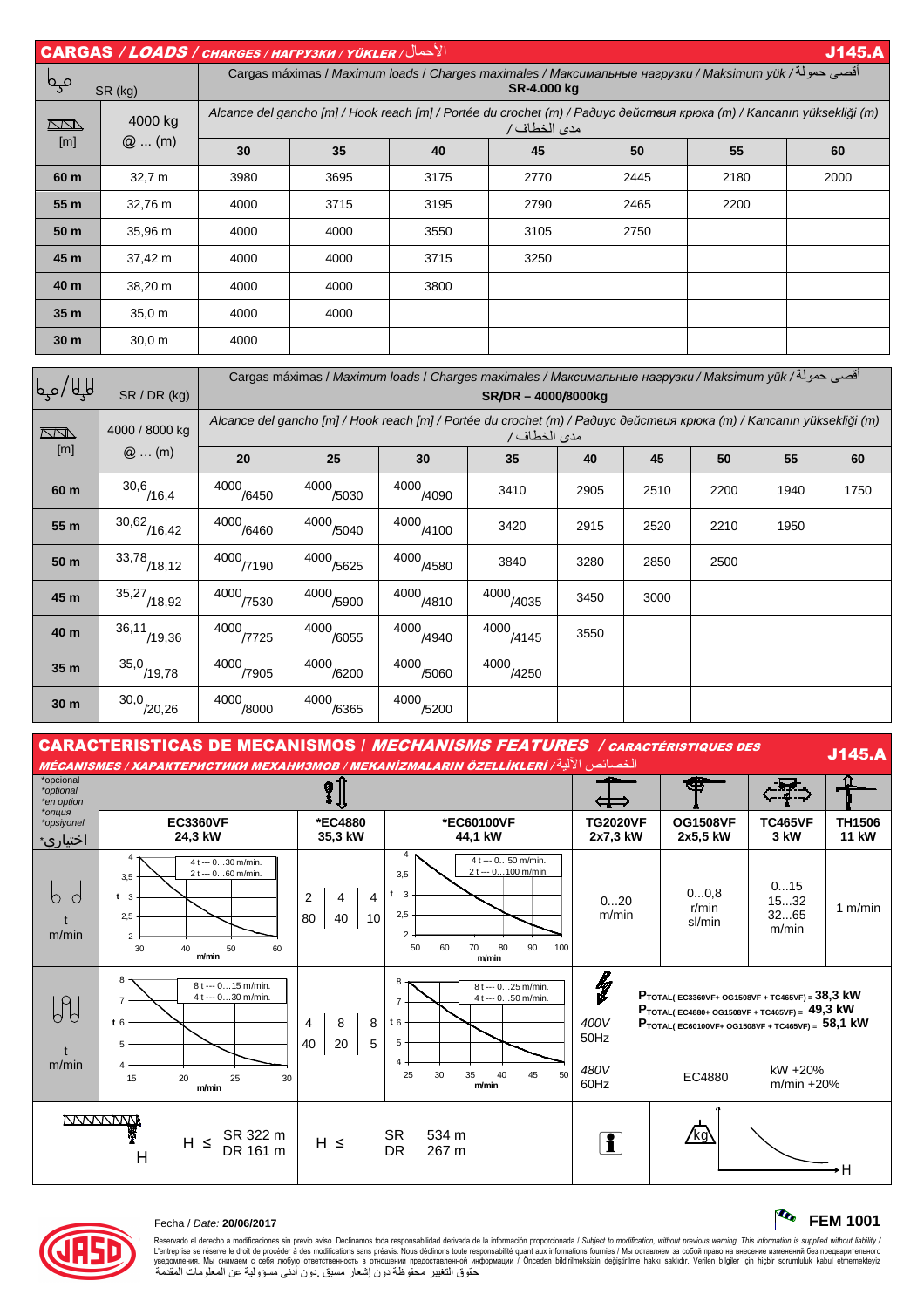| L[m]<br>A[m]<br>اسم/ DENOMINACIÓN / DENOMINATION / DÉSIGNATION / HA3BAHUE / AÇIKLAMA<br>Torre inferior / Lower tower /<br>Tour inférieure / Нижняя<br>TI6-90<br>6,175<br>2,190<br>البر ج السفلي / башня / Аlt kule                                                                                                                                                                         | H[m]<br>2,190<br>1,870<br>1,870<br>1,870<br>1,870                                                                                            | P/W<br>[kg]<br>3.535<br>2.760                                  |
|--------------------------------------------------------------------------------------------------------------------------------------------------------------------------------------------------------------------------------------------------------------------------------------------------------------------------------------------------------------------------------------------|----------------------------------------------------------------------------------------------------------------------------------------------|----------------------------------------------------------------|
|                                                                                                                                                                                                                                                                                                                                                                                            |                                                                                                                                              |                                                                |
|                                                                                                                                                                                                                                                                                                                                                                                            |                                                                                                                                              |                                                                |
| T6-150<br>6,175<br>Torre / Tower / Tour<br>TD6-150<br>6,175<br>T3-150<br>برج/Kule/ج<br>3,265<br>1,870<br>T12-150<br>12,000                                                                                                                                                                                                                                                                 | 1,870<br>1,870<br>1,870                                                                                                                      | 2.930<br>1.550<br>5.180                                        |
| Torre asiento pista + base punta de torre + orientación<br>Slewing table + tower head base + slewing mechanism<br>Tour pivot + base du porte-flèche + mécanisme d'orientation<br>Сиденье площадки + основание верхней секции башни +<br>4,530<br>2,100<br>поворотный механизм<br>Göbek +kule kafa bölümü tabanı+mekanizma<br>برج وحدة الدوارن + قاعدة ر أس البرج + ألية الدوران            | 2,035                                                                                                                                        | 5227                                                           |
| Punta de torre / Tower head / Porte-flèche<br>7,661<br>1,225<br>верхняя секция башни / kulenin kafa bölümü / رأس البرج / в                                                                                                                                                                                                                                                                 | 1,525                                                                                                                                        | 1410                                                           |
| Conjunto asiento pista, punta de torre, orientación<br>Slewing table assembl $+$ , tower head $+$ slewing<br>Groupe pivot + porte-flèche + mécanisme d'orientation<br>q<br>$\mathbf{z}$<br>Сиденье площадки + верхняя секция башни + поворотный<br>11<br>механизм<br>Göbek +kulenin kafa bölümü+mekanizma<br><u>مجموعة وحدة الدوارن + رأس البرج + آلية الدوران</u><br>P14-1R (l)           | 2,100<br>2,035                                                                                                                               | 7600                                                           |
| 8,665<br>P14-2N (II)<br>10,160<br>Tramo de pluma<br>10,160<br>P <sub>14</sub> -3R (III)<br>Jib section<br>5,270<br>P14-4N (IV)<br>Tronçon de flèche<br>IV<br>10,145<br>$P14-11N (V)$<br><u>MVWWWWWWWWWWWWWWWWWW</u><br>Секция стрелы<br>P14-12N (VI)<br>5,255<br>Bom bölümü<br>P14-13N (VII)<br>5,255<br>أجزاء الذراع<br>P14-14N (VIII)<br>5,250<br>1,226<br>P14-8N (IX)<br>2,095<br>1,366 | 1,366<br>1,698<br>1,630<br>1,226<br>1,226<br>1,630<br>1,226<br>1,630<br>1,226<br>1,608<br>1,226<br>1,535<br>1,535<br>1,226<br>1,530<br>1,740 | 1030<br>1150<br>1130<br>495<br>780<br>355<br>305<br>270<br>195 |
| Polipasto<br><b>SR</b><br>0,303<br>0,99<br>┞₹<br>بكرة/ Hook assembly / Palan / Полиспаст / Kanca takımı / أ<br>1,04<br>DR                                                                                                                                                                                                                                                                  | 1,067<br>0,337<br>1,718                                                                                                                      | 192<br>347                                                     |
| Tirante sostén pluma / Jib support tie / Tirant de fleche /<br>5,30<br>Largo / Long /<br>Растяжка поддержки стрелы / Kol destek bağları /<br>Corto / Short<br>4,90<br>مشد دعامة الذراع                                                                                                                                                                                                     | 0,70<br>1,750<br>0,445<br>1,750                                                                                                              | 1030<br>443                                                    |
| Carro<br><b>SR</b><br>1,584<br>1,320<br>DR<br>عربة/ Trolley / Chariot / Грузовая тележка / Şaryo<br>I                                                                                                                                                                                                                                                                                      | 2,400<br>1,541<br>2,366<br>1,541                                                                                                             | 260<br>350                                                     |
| Contrapluma con plataformas / Counterjib with platforms<br>Contre-flèche avec plateformes / Противовесная консоль с<br>11,810<br>الذراع المقابل مع المنصـة/ платформами / Platformlu kuyruk                                                                                                                                                                                                | 0,5<br>2,984                                                                                                                                 | 2500                                                           |
| Prolongación contrapluma con plataforma / Counterjib extension with platform<br>Prolongement contre-flèche avec plateforme / Удлинение противовесной консоли<br>2,750<br>2,3<br>с платформой / Kuyruk platformla uzatılması / أمتداد الذر اع المعاكس مع الممرات / с                                                                                                                        | 0,5                                                                                                                                          | 815                                                            |
| EC3360VF<br>2,655<br>⊞罰<br>Soporte y elevación / Support and hoisting / Support et levage / Onopa u<br>EC4880<br>2,655<br>دعم ورفع / подъем / Destek ve vinç kulesi<br>EC60100VF<br>2,655                                                                                                                                                                                                  | 2,315<br>1,750<br>2,315<br>1,750<br>2,315<br>1,750                                                                                           | 2160<br>2480<br>2625                                           |
| Plataforma y cabina / Platform and cabin / Plateforme et cabine<br>盟王<br>興<br>3,760<br>Платформа и кабина / Platform ve kabin / منصة وكابينة<br>- 1 -                                                                                                                                                                                                                                      | 2,050<br>2,400                                                                                                                               | 1280                                                           |
| تَقَلْ/ Lastre / Ballast / Lest / Балласт / Alt ağirlik taşlari<br>3,800<br>$\frac{1}{2}$                                                                                                                                                                                                                                                                                                  | 0,580<br>1,500                                                                                                                               | 6000                                                           |
| Estructura torre de montaje / Jacking cage structure /<br>Structure de tour de montage / Структура монтажной<br>TM 6-150<br>10,320<br>هيكل بر ج التركيب/ башни / Kaldırma kafesi yapısı                                                                                                                                                                                                    | 2,420<br>2,310                                                                                                                               | 3500                                                           |

| نَقْل/ LASTRES INFERIORES / <i>LOWER BALLASTS / LESTS INFÉRIEURS / НИЖНИЙ БАЛЛАСТ / ALT AĞIRLIK TASLARI</i> | V145. |      |      |      |    |      |    |
|-------------------------------------------------------------------------------------------------------------|-------|------|------|------|----|------|----|
| <b>BNI 45-150</b>                                                                                           | H(m)  | 19,6 | 31,2 |      | 40 |      | 46 |
|                                                                                                             | P (t) | 48   |      | 60   |    |      | 96 |
| <b>BNI 6-150</b>                                                                                            | H(m)  | 42,8 |      | 48,7 |    | 54,7 |    |
|                                                                                                             | P (t) | 48   |      |      |    |      | 96 |

H: Altura bajo gancho / Height under hook / Hauteur maximale sous crochet Высота под крюком / Kanca altı yüksekliği / الارتفاع أسفل الخطاف / H: Altura bajo gancho / Height under hook / Hauteur maximale sous crochet Bысот lest correspondant à la hauteur immédiatement supérieure / Для промежуточных высот возьмите балласт, соответствующий большей высоте / Orta yükseklikler için daha üst bir yüksekliğe للارتفاعات البينية يرجى استخدام الثقل العائد للارتفاع الأعلى/ karşılık gelen ağırliği alınız



## Fecha / Date: 20/06/2017

Reservado el derecho a modificaciones sin previo aviso. Declinamos toda responsabilidad derivada de la información proporcionada / Subject to modification, without previous warning. This information is supplied without l